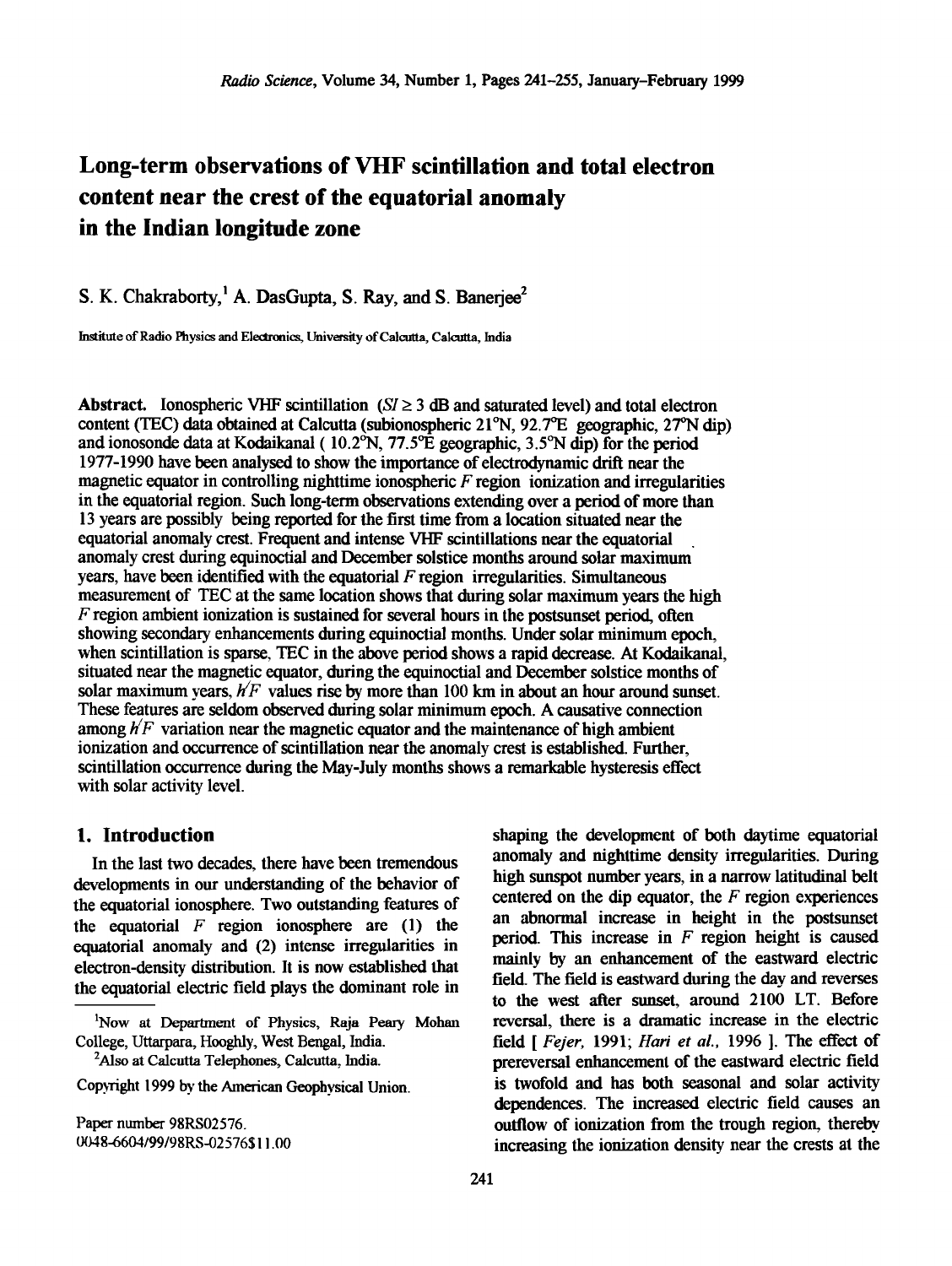**expense of that at the trough. Near the anomaly crests, fresh influx of ionization combined with the neutral wind counteracts the normal decay of ionization and produces a secondary peak or a ledge in the ionization**  *distemberson and* **DasGupta et al., 1985; Huang et al., 1989]. Further, the prereversal enhancement of the eastward electric field raises the F layer at the magnetic equator to high altitudes, where recombination effects are negligible**  and conditions favorable for the generation of *irregularities* may be obtained [*Haerendel*, 1974; **irregularities may be obtained [ Haerendel, Woodman and LaHoz, 1976]. Through the Rayleigh-Taylor mechanism, the irregularities then develop into plasma-depleted bubbles and are upwelled to the topside of the ionosphere. The polarization electric field within the bubbles is higher, and as a consequence the bubbles rise to the topside at a**  velocity much greater than the ambient  $F$  region **plasma drift [Anderson and Haerendel, 1979]. The above effect is most pronounced uring the equinoctial months of sunspot number maximum years.** 

**Jicamarca radar observations have frequently shown prereversal enhancement of the vertical drift velocity, attaining values in excess of 40 m/s during the 21st and 22nd solar cycle. The peak value of the postsunset vertical drift velocity is found to exhibit a pronounced solar activity dependent feature [Fejer, 1991; Fejer et al., 1991, 1995]. Limited h/F Doppler radar observations at Thumba in India [Krishna Moorthy et al., 1979] also show features of the F region vertical drift similar to those at Jicamarca. Recent observations using the HF phase path technique [Sastri, 1996] have revealed that during equinoctial and December solstice months the postsunset peak vertical drift velocity over Kodaikanal is very sensitive to solar flux changes. The sensitivity to solar flux is, however, greater at Jicamarca in the American zone than at Kodaikanal in the Indian sector. This feature is virtually absem during June solstice.** 

**Persistence of a high ambiem ionization and injection of equatorial irregularities result in severe scintillation effects near the anomaly crest in the**  postsunset period. The intensity of scintillation is **mainly controlled by the irregularity amplitude, AN. A higher background density N implies a larger integrated density deviation and hence intense scintillation occurrence [Aarons et al., 1981].** 

**The events of F region height rise at the magnetic equator, persistence of high ambient ionization, and occurrence of intense scintillation near the anomaly** 

**latitudes are all associated phenomena. An integrated picture of the equatorial F region ionosphere may therefore be developed through a coordinated study of the vertical ionization drift at the magnetic equator background** ionization distribution **scintillation near the anomaly crest in the postsunset period.** 

**For the measurement of background ionization, the Faraday rotation technique is economical, while observation of scintillation for studying ionospheric irregularities is most popular. The prereversal enhancement of vertical drift of the equatorial F layer has been measured by various techniques, such as incoherent scatter radar, HF Doppler, ionosonde, etc. In spite of the fact that these are all well-accepted methods, systematic observations combining equatorial F layer vertical drift, total electron content (TEC), and associated scintillation have not yet been reported from anywhere on a long time base.** 

**This paper presents the results of simultaneous observations of TEC and scintillation over a lowlatitude station (Calcutta) and F layer virtual height variation at an equatorial station (Kodaikanal) for a period of more than one solar cycle (1977-90).** 

# **2. Data**

**Studies of amplitude scintillation of a transionospheric VHF radio signal (136 MHz) from the geostationary satellite ETS II during April 1977 through December 1990 are presented in this paper. The observations were camed out at the Haringhata Field Station (23øN, 88.5øE; geomagnetic, 12.3øN; dip,**  32°N) of the University of Calcutta. The station offers **an excellent platform for studying equatorial ionospheric irregularities. The 400-kin subionospheric point of the satellite path falls just south of the northern crest of equatorial anomaly and maps up along the geomagnetic field lines to an altitude of 800 km above the magnetic equator. TEC measured by the Faraday rotation technique of the same signal has been utilized to show a relationship between occurrence of equatorial scintillation and ambient ionization. Ionospheric h/F data obtained from an equatorial station, Kodaikanal, have also been used to establish the interrelationship between the F layer vertical drift at the magnetic equator and scintillation occurrence in an environment of high ambient ionization near the**  anomaly crest. The longitude difference  $(-15^{\circ})$ **between Haringhata and Kodaikanal is large for a**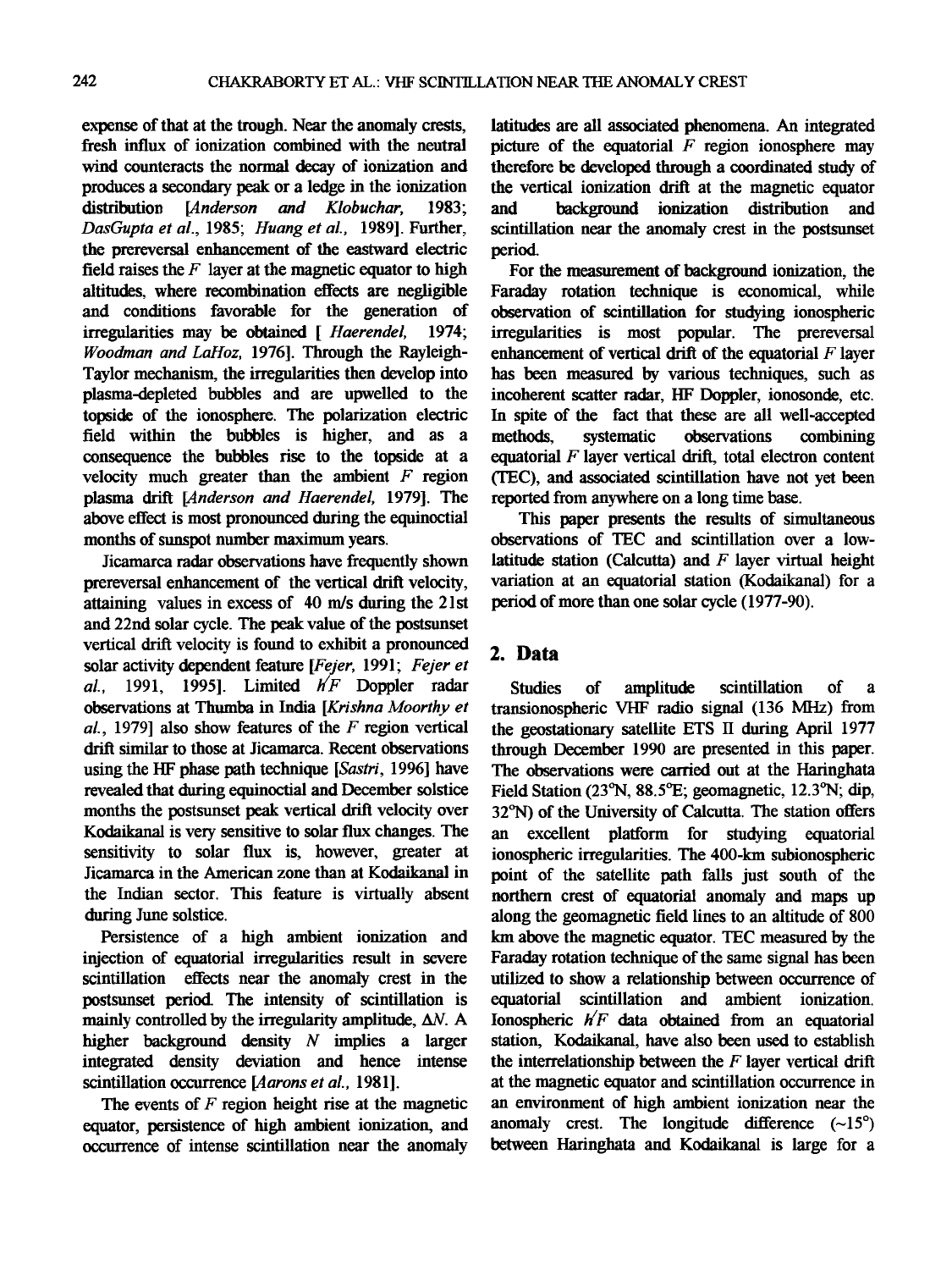**point-to-poim correspondence but small enough to show an average correspondence between F region parameters. Moreover, the irregularities responsible for equatorial scintillation, as stated earlier, are generated near the magnetic equator in the postsunset**  period. Once generated, the irregularities move **upward due to ExB drift and experience an eastward motion due to zonal winds. Hence location of an**  **ionosonde station at a slightly western longitude would be preferable.** 

**The scintillation data presented in this paper are scaled according to the usual third peak method**  [Whitney et al., 1969]. The receiver was calibrated at **least once a week according to the method described by Basu and Basu [1989]. The dynamic range of the receiver was about 22 dB.** 



**Figure 1.** Variation of 136-MHz nighttime (1800-0600 LT) scintillation activity at (a)  $SI \ge 3$  dB and (b) saturated level, during 1977-1990. The monthly mean smoothed sunspot numbers are shown (circles) to **indicate the dependence on solar activity.**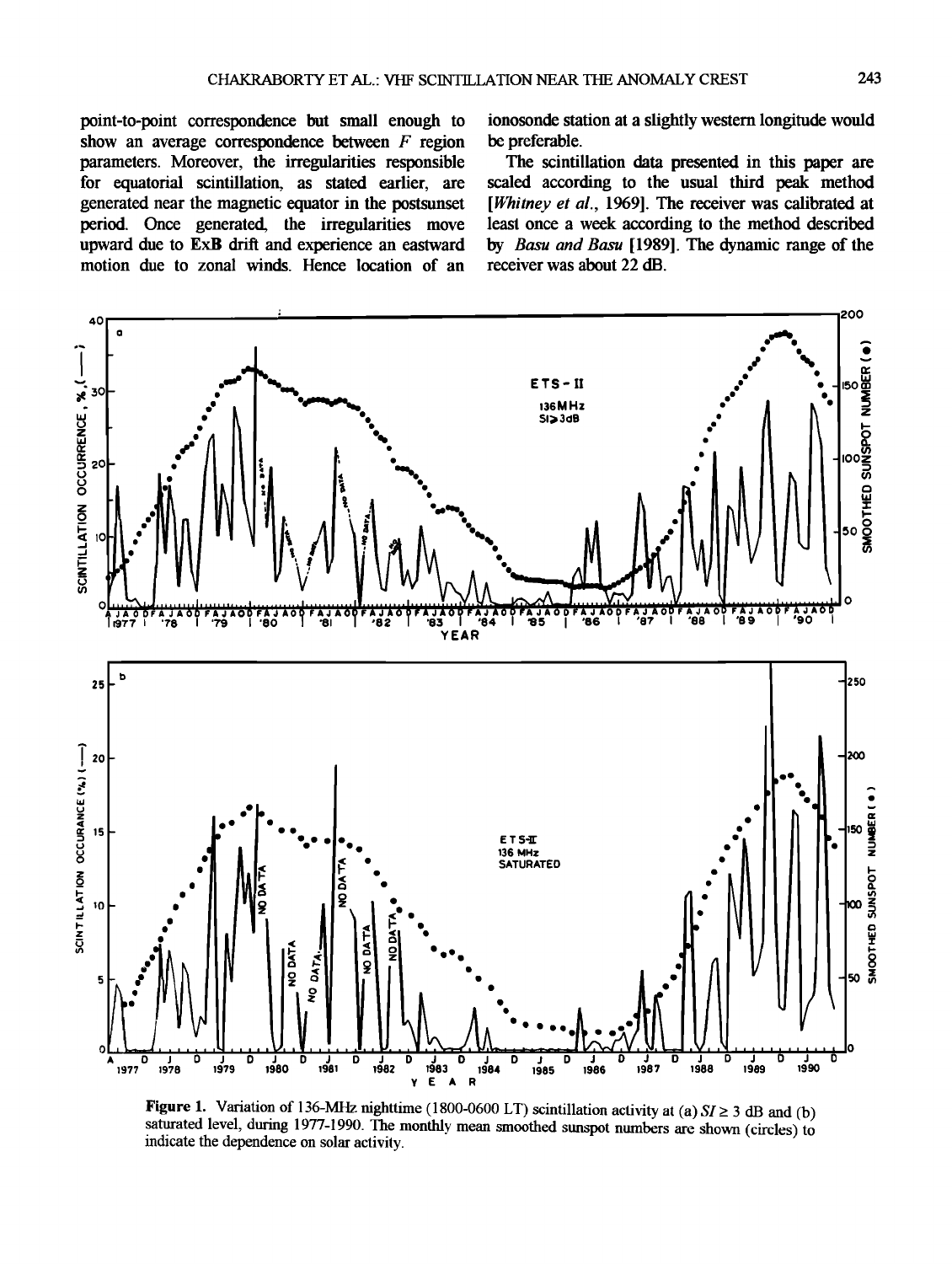### **3. Results**

#### **3.1. Amplitude Scintillation at Calcutta**

**Scintillation morphology at this location exhibits a pronounced dependence on season and solar activity**<br>level. Figure 1 shows the monthly mean percentage level. Figure 1 shows the monthly mean percentage<br>occurrence of nighttime scintillation with  $SI \ge 3$  dB<br>(Figure 1a) and saturated level (Figure 1b) observed at<br>136 MHz during the period April 1977 through<br>December 1990. M **occurrence of nighttime scintillation with**  $SI \geq 3$  **dB (Figure la) and saturated level (Figure lb) observed at 136 MHz during the period April 1977 through December 1990. Monthly mean smoothed sunspot numbers have also been plotted in the same figure to**  show the solar activity levels in different months. In **1977, a year of low solar activity, scintillation essentially occurred during the May-July months. The scintillation index at 136 MHz ranged between 3 and 6 dB [DasGupta and Maitra, 1979]. As the sunspot number rapidly increased in 1978-1979, there was a dramatic increase in the percentage occurrence during the August-April months. In 1978, scintillation was observed during the two equinoxes and the December solstice besides the May-July period. During 1979- 1980, the period of maximum sunspot number of the 21st solar cycle, equinoctial components were found to be much more prominent than those in the June solstice. The December solstice also showed an**  enhancement. From 1981 the sunspot number had a **decreasing trend, and the scintillation occurrence in the equinoctial and December solstitial months exhibited a slow decline. This feature continued up to 1985-1986, the period of minimum sunspot number. In low-sunspot-number years. ionospheric scintillation at VHF is essentially a May-July phenomenon. with little or no scintillation during the other months. It should be noted. however. that there are individual occasions of scintillation at the latitude of Calcutta caused by high-altitude equatorial bubbles. Similar 'to**  the cases referred to by Basu et al., [1988] and Sahai **et al.. [1994]. their frequency is no doubt less. but they are occasionally observed. The May-July occurrence**  pattern also shows increase with solar activity, but the **dependence is much less pronounced than that observed in the equinoxes. Scintillation during the increasing sunspot number years of 1987-1990 exhibited the same features as were observed during the years 1978-1980. Figure 2 shows the above**  features of scintillation  $(SI \geq 3$  dB) at 136 MHz for **different seasons taken separately during 1977-1990.** 

**Scintillation at this location has certain distinctive characteristics. The equinoctial and December** 



**Figure 2. Occurrence of nighttime scintillation at 136-MHz**   $(S\bar{I} \geq 3$  dB) during 1977-1990 in different seasons, taken **separately.** 

solstitial months of high-sunspot-number years have **features different from those in the May-July months of low as well as high-sunspot-number years. Scintillation during August through April generally starts abruptly in the postsunset hours, reaching saturation within a few minutes. The fast and wall-towall fluctuations at VHF normally occur in welldefined patches of varying duration, extending from a few minutes to a couple of hours in the premidnight local time sector. Simultaneous Faraday rotation**  records exhibit TEC depletions [DasGupta et al., **1983] or fast polarization fluctuations [DasGupta et al., 1983; Maitra et al., 1982] during the August-April scintillation events. Sometimes long-duration patches persist beyond midnight also. with a gradual decay of both fading rate and amplitude.** 

Scintillation in the May-July months is normally **weak to moderate in the "3- to 6-dB range", seldom reaching saturation level. The fading is much slower than that recorded in the equinoxes and December solstitial months. The May-July phenomenon is more**  like the class II cases observed near the magnetic equator at Thumba by Krishna Moorthy et al., [1979].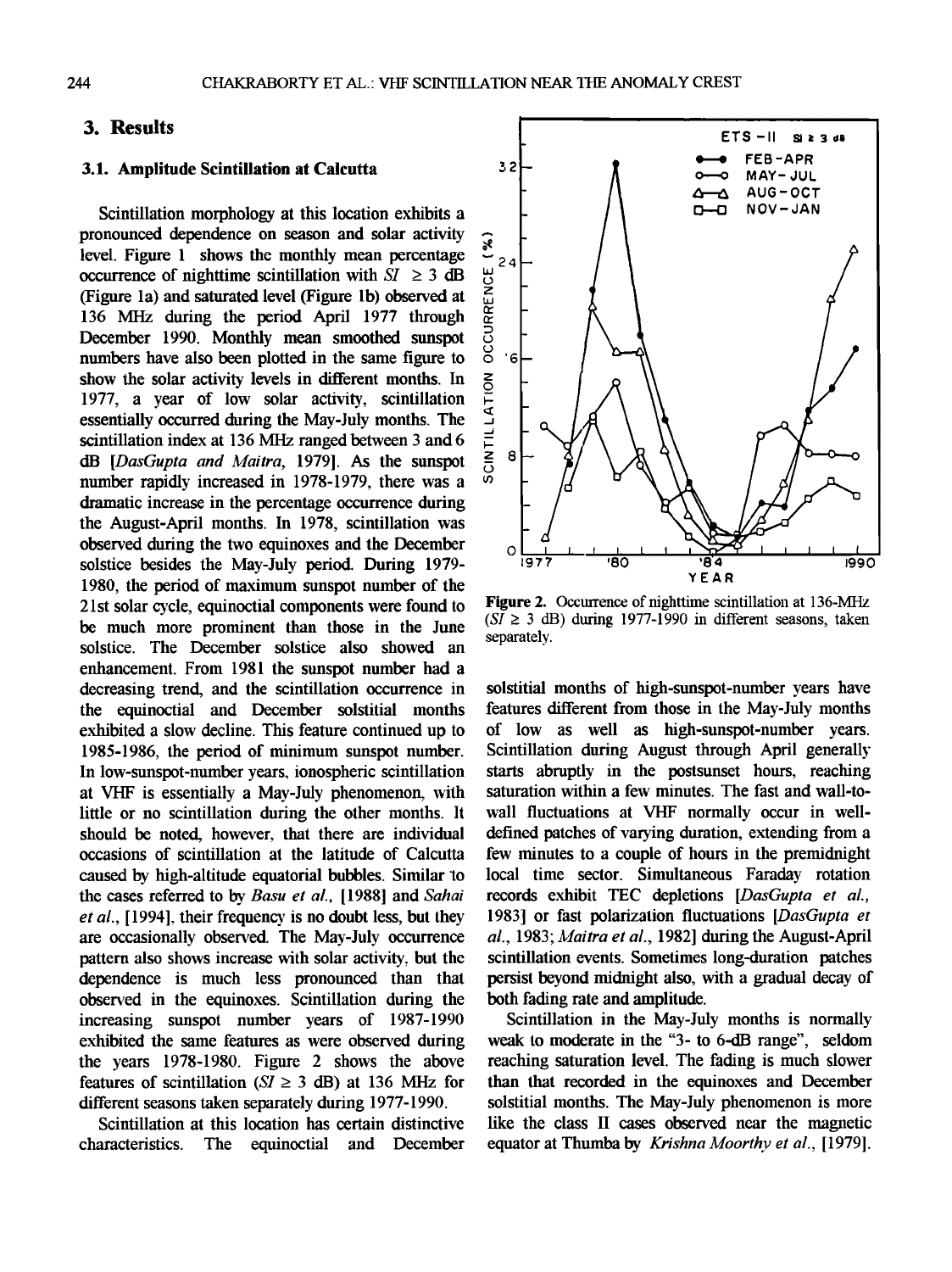**Scintillation normally occurs over a longer period of time, frequemly extending up to the presunrise hours.** 

It is interesting to note that the ambient  $F_2$  region maximum ionization  $(N_mF_2)$  and TEC during daytime<br>and early evening hours at locations near the hours at locations near the **equatorial anomaly crests also show the seasonal maximum in the equinoxes. The two parameters have also been found to be more sensitive to solar activity during the two equinoxes [DasGupta and Basu, 1973]. The higher postsunset equinoctial scintillation in solar maximum years may be related to higher ambient ionization observed in this location around the period of interest. This point will be discussed in more detail in the next section.** 

**Figure 3 shows the observations presented in Figure 2 in a different way, along with the corresponding mean 10.7-cm solar flux. Although the equinoctial scintillation pattern follows the solar flux variation,**  there is no remarkable point-to-point correspondence. **The effect of solar activity on the seasonal variation of scintillation is also shown in Figure 4. In this case. scintillation occurrence ordered on a seasonal basis has been plotted as a function of the 10.7-cm solar flux. It is significant to note that a decrease in scimillation activity with the 10.7-cm solar flux during the declimng phase of a solar cycle does not generally retrace the pattern followed during increasing phase. A hysteresis effect is noticeable in all these plots. The effect is most pronounced in the local summer months. It is interesting to note that the ambient F region**  ionization, as indicated by  $f_0F_2$ , also exhibits a similar hysteresis effect [Davies, 1990]. In any attempt to **model scintillation occurrence, the above features should be taken into account.** 

### **3.2. The h/F Over Kodaikanal Vis-a-Vis Ambient Ionization and Equatorial Scintillation at Calcutta**

Scintillation activity near the crest of the equatorial **anomaly is related to the seasonal behavior of the prereversal peak of the upward ExB drift at the**  magnetic equator [Das et al., 1988]. It may be **worthwhile to examine a statistical correspondence**  between the cause  $(h/F \text{ variation})$  and the effect (TEC **enhancement and scintillation occurrence). Figure 5 shows the variation of h/F at Kodaikanal during 1986- 1990. The behavior of TEC at Calcutta during the same period is also shown in the same figure. Figure 6**  shows scintillation, TEC, and  $h/F$  contours for the **sunspot number maximum year 1979. The closeness of**  the  $h/F$  contours may be taken as an indication of the  $F$ region altitude changes . Around sunset in the **equinoctial months of 1979 and 1989-1990 the F**  region near the magnetic equator undergoes a very **rapid upward vertical drift. Velocities of magnitude 50 m/s or more are frequently observed. As a result, F layer altitudes exceeding 400 km were often reached during the same period. The contours of TEC also in Figures 5 and 6 exhibit a prominent feature dependent on season. The persistence of high TEC values (30- 100 TEC umts) for several hours after sunset during the equinoctial and December solstitial months signifies the seasonal character. On individual days, the diurnal variation of TEC often shows clear secondary. maxima (Figure 7) halting the normal decay process during the same local time. In the same interval, intense scintillation activity (with 30-50% occurrence at 136 MHz) was observed at Calcutta (Figures 8 and 6). Scintillation observed in this period was saturated, with a very fast fading rate. In fact, the strip chart recorder response time was too slow to**  follow the fast fadings, and quite often the trace **became smudged.** 

**On the other hand, the postsunset h/F contours of local summer months (May-July) were not so dense, indicating a smaller vertical drift (10-20 m/s) of the F**  laver. The  $h/F$  value seldom exceeded 400 km in the **early evening hours. The postsunset TEC values show a rapid decrease, and the persistence of TEC is conspicuously absem. Scintillation during this period was mild to moderate, with a slow fading rate and**  lower percentage  $( \sim 5{\text -}10\%)$  occurrence.

**Contrary to the high-sunspot-number years, during the nfinimum epoch of solar cycle (1986. with**  smoothed sunspot number  $\sim$ 16) the contours of  $h/F$ **(Figure 5) exhibit a large separation. The wide**  separation of  $h/F$  contours at Kodaikanal around local **sunset indicates that there was no large vertical drift to inhibit the normal postsunset decay of ambient ionization at the crest of the equatorial anomaly. Moreover. throughout the year the measured virtual heights of the F layer were observed to be quite low, seldom exceeding 300 km in the early evening hours. Only during the postsunset period of the autumnal**  equinox were the  $h/F$  values observed to exceed 300 km. Simultaneously, Figure 5 shows that the TEC **values in the postsunset period of equinoctial months are in the range of 10-15 TEC units. much lower than**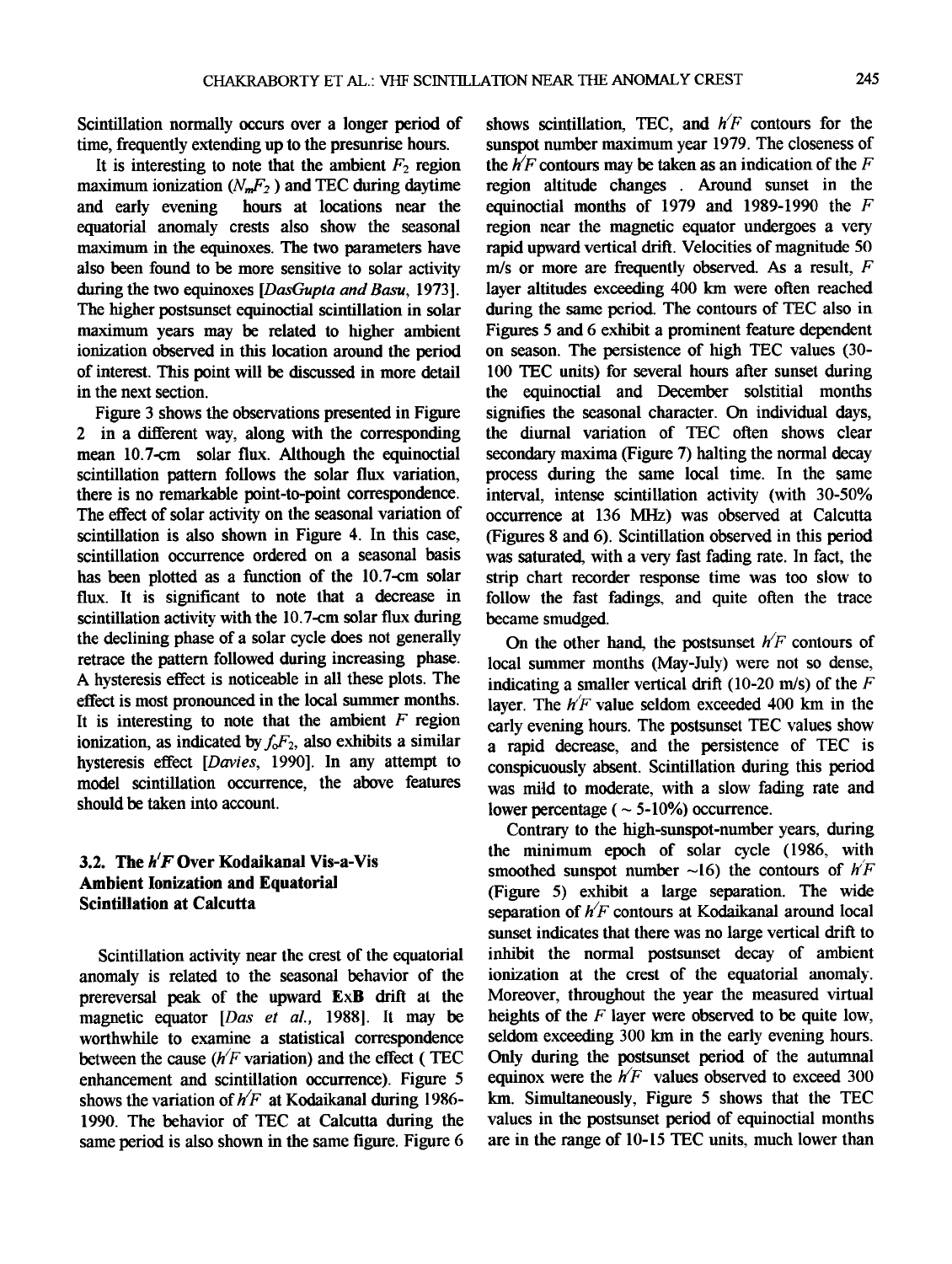

Figure 3. Variation of nighttime scintillation occurrence ( $SI \ge 3$  dB) at 136-MHz with  $S_{107}$  solar flux for different seasons during 1977-1990.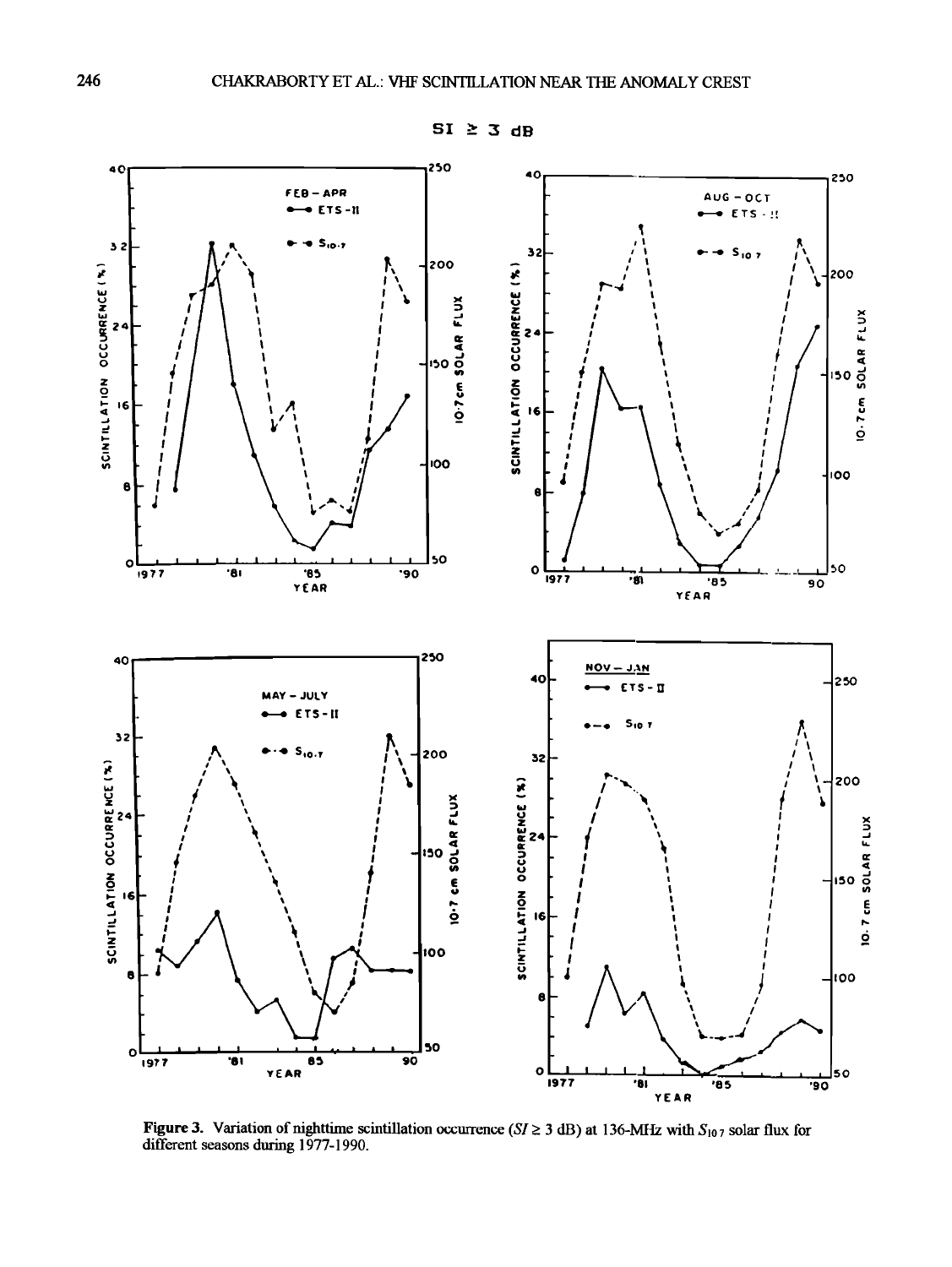

**Figure 4.** Variation of nighttime scintillation occurrence at 136-MHz (SI  $\geq$  3 dB) as a function of  $S_{107}$ solar flux in different seasons during 1977-1990.

those in solar maximum epoch. There is no prominent persistence of TEC in postsunset hours. The contrast in the behavior of TEC between solar maxima and minima years, both as to level and time around sunset, is similar to that observed with  $f_0F_2$  by Aarons et al., [1981]. The corresponding scintillation contours (Figure 8) at VHF are sparse throughout the year 1986. During the May-July months, a moderate value of scintillation occurrence was observed around midnight but not in the early evening hours. The nature of scintillation, as stated earlier, was quite different from the equinoctial one and was mainly characterized by a slow fading rate.

It is interesting to examine the behavior of scintillation, ambient ionization, and  $h/F$  in a year in between the sunspot number maximum (1979/1990)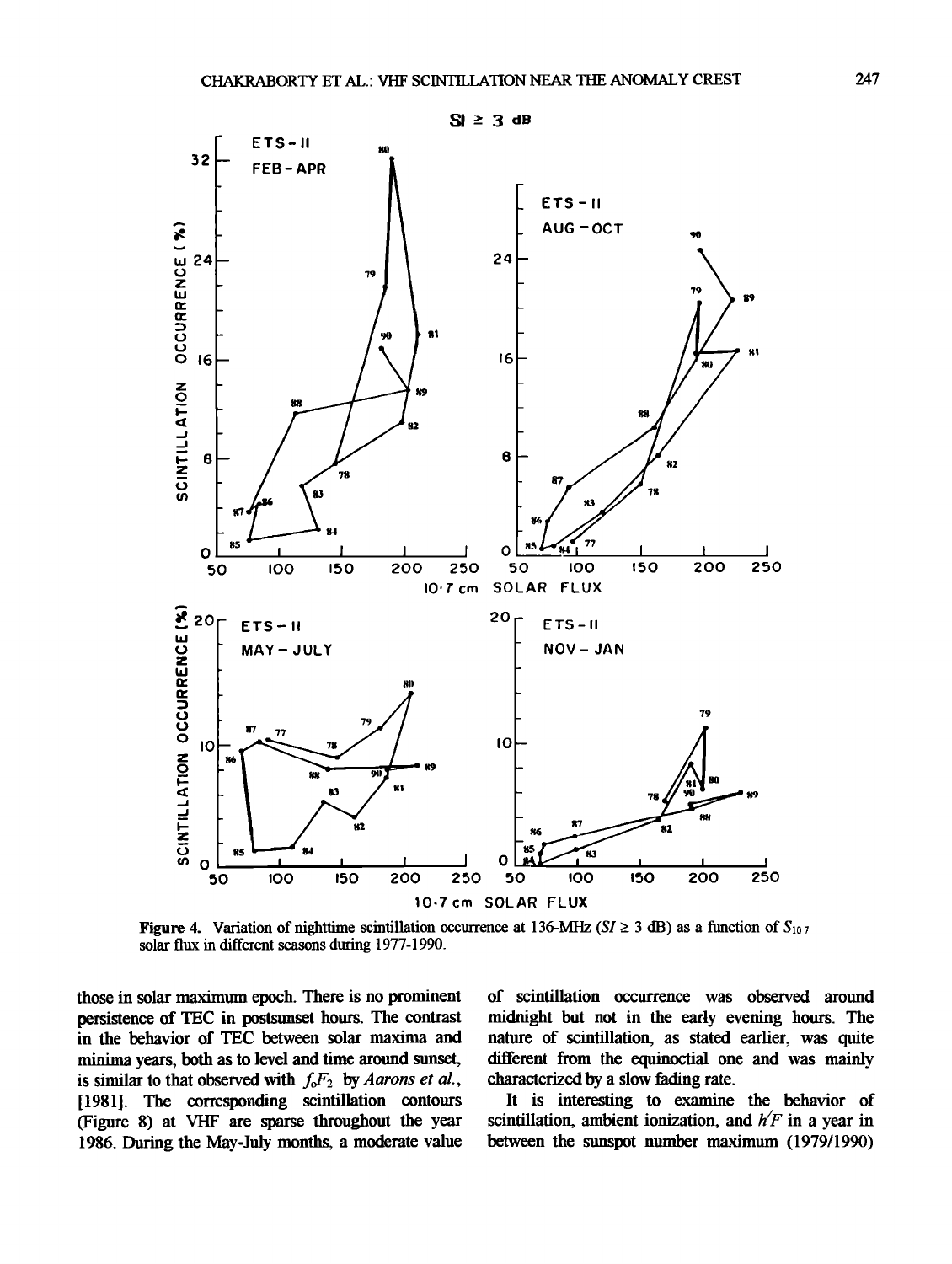

Figure 5. The  $h$ <sup> $\prime$ </sup> F contours of Kodaikanal and the total electron content (TEC) contours of Haringhata for the period 1986-1990. Dashed portions of the contours indicate insufficient data.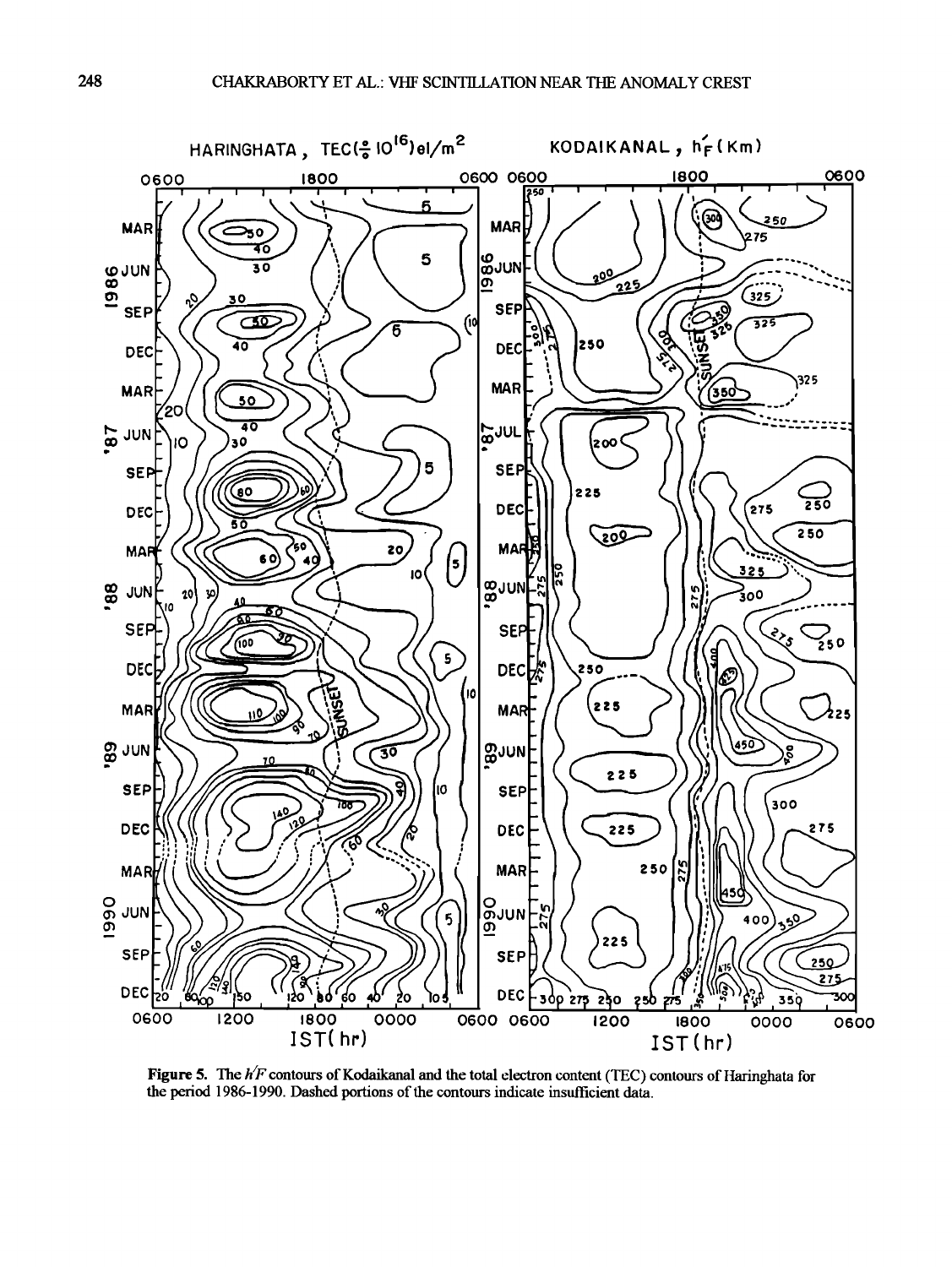

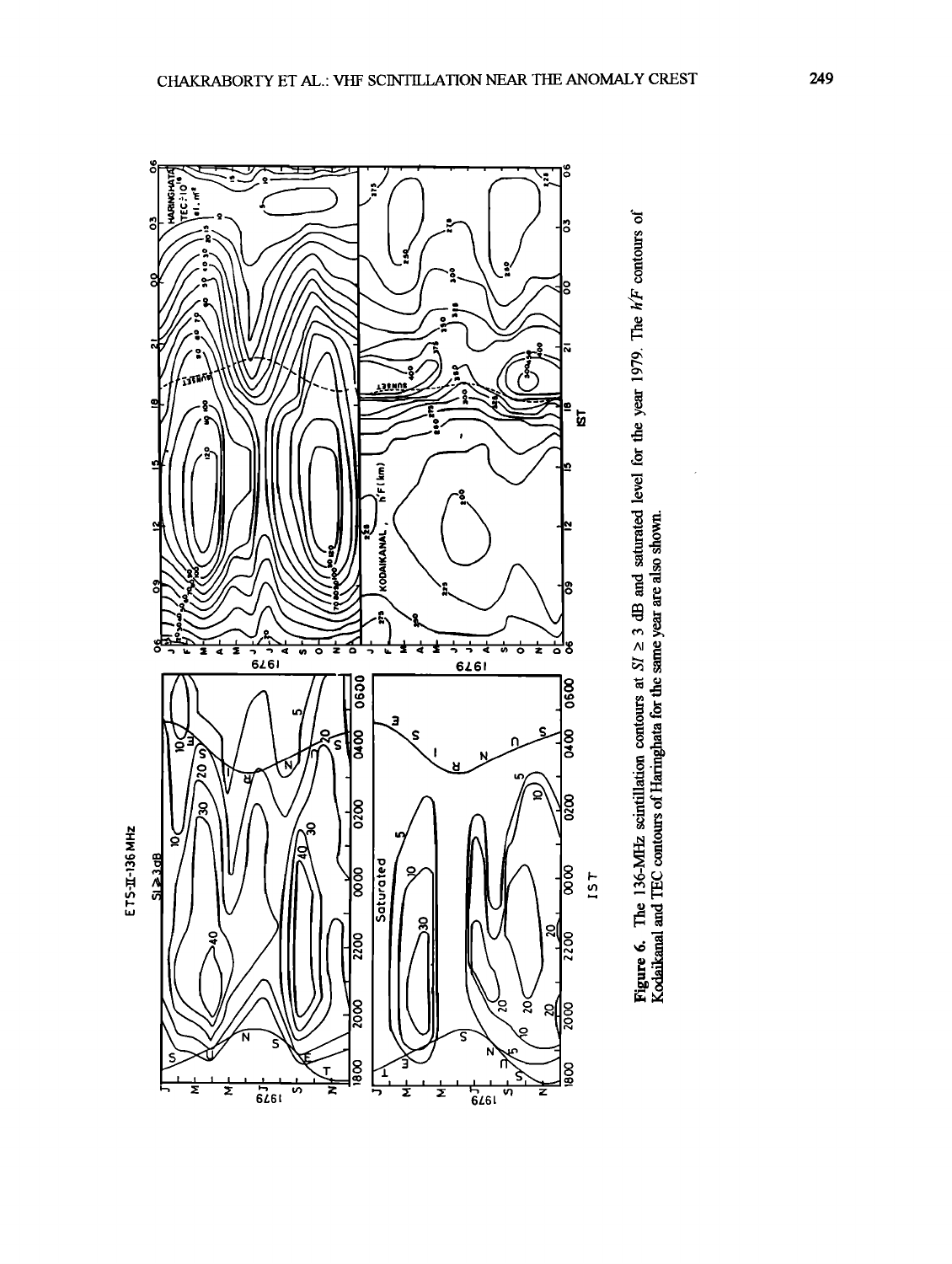

**Figure 7. Diurnal variation of TEC showing the enhancement at the postsunset period.** 

**and miramum (1986). The years 1984 and 1988 pertain to moderate-sunspot-number conditions, with sunspot numbers 46 and 100, respectively. Scintillation and h/F contours for these years are shown in Figures 9, 8 and 5 respectively. A close examination of the contours of both h/F and scintillation for these years reveals some differences**  compared with those of **(1979/1990 and 1986). The differences are prominent in the pattern of TEC contour (Figures 5, 9 and 6) also. In the postsunset period, the F layer altitude is not very high, and the corresponding contours are not so closely spaced, as was observed in the solar**  maximum epoch (1979/1990). This indicates a smaller **vertical rise velocity of the F layer plasma, which is in contrast to the remarkable phenomenon observed**  during high-sunspot-number years. The ambient **iomzation, as represented by TEC, decreased to a moderate value in the years 1984/1988 and to a low**  value in 1986. Further, there is a difference in the  $h/F$ **contour concentration for the two equinoxes, the autumnal equinox of 1988 having a higher sunspot**  number (~120) and the vernal equinox of 1984 exhibiting a higher sunspot number  $(-53)$ . A distinct **difference is also observed in the postsunset TEC contours of the March and September equinoxes. The scintillation contours of Figares 8, 9, and 6 show an overall lower occurrence in 1984 and 1988 compared** 

**with that in the solar maximum epoch. A similar difference in the scintillation activities at the two equinoxes is evident in Figures 8and 9 as in the h/F and TEC contours of Figures 5 and 9. A part of the difference in postsunset behavior may be attributed to**  the difference in solar flux  $(S_{10.7})$  values during the **two equinoxes. Additionally, a part of the equinoctial asynunetry may be attributed to neutral composition differences [DasGupta et al., 1983].** 

In the years 1979, 1990, and 1986, the  $S_{10.7}$  solar flux values during the March and September equinoxes are  $186.6/198.8$ ,  $182.5/196.1$ , and **equinoxes are 186.6/198.8, 182.5/196.1, and 77.5/73.9, respectively, while the same for the two equinoxes of the years 1984 and 1988 are 129/79 and 113.2/160.2, respectively. The differences in the mean solar flux during the two equinoxes of 1986 (bottom out) and of 1979/1990 (rounded crest) may considered to be very small. However, in the declining or increasing phases, there is an appreciable difference**  between the  $S_{107}$  values in the two equinoxes of 1984/1988 compared with the other solar activity **epochs. This suggests a positive solar control over equatorial TEC values or ambient ionization and scintillation occurrence.** 

**Since occurrence of scintillation and TEC enhancement is a regular feature of the premidnight hours during solar maximum years, a correspondence between** scintillation occurrence and TEC **becurrence**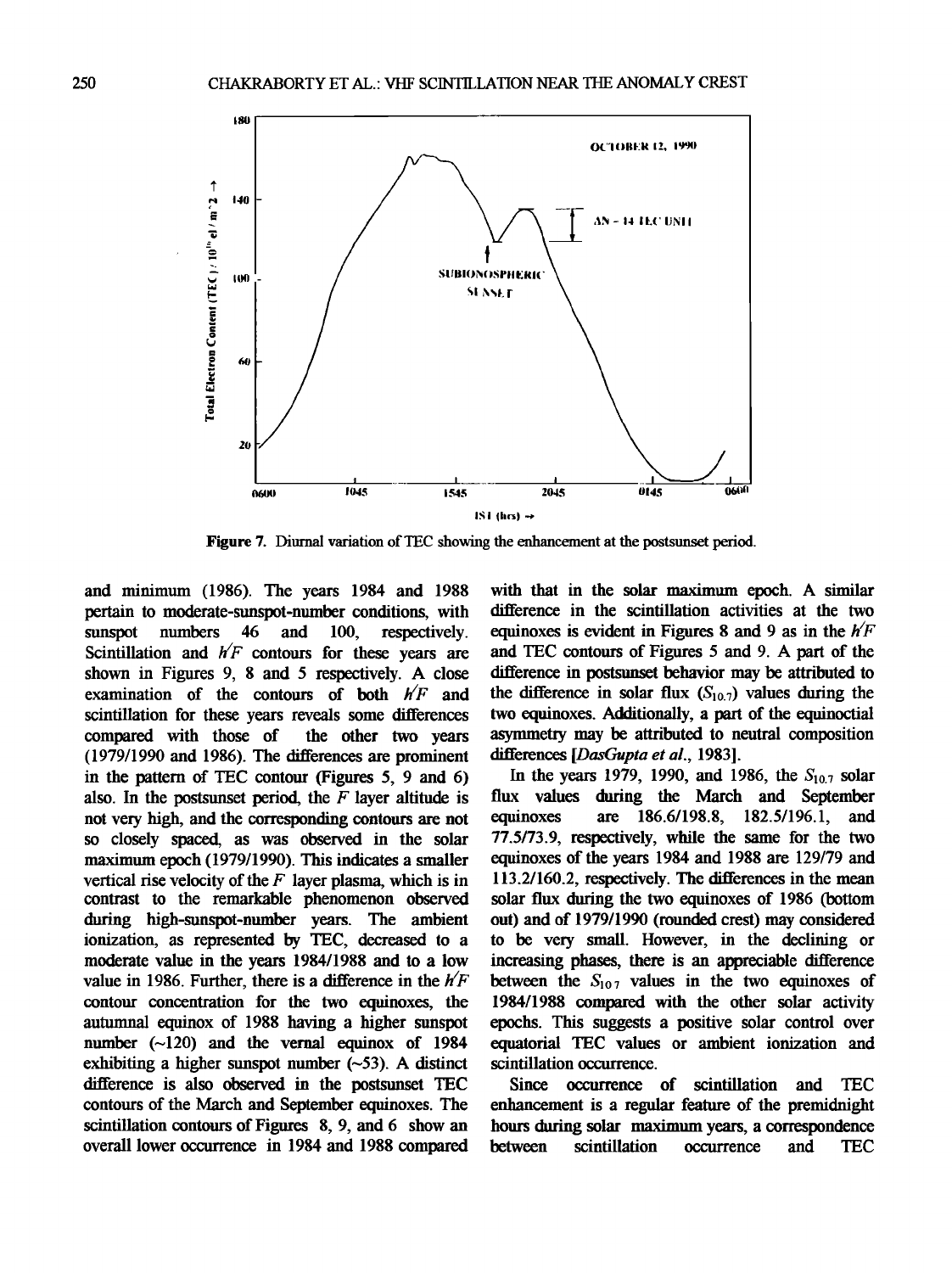

Figure 8. The 136-MHz scintillation contours at  $SI \ge 3$  dB and saturated level for the years 1986-1990. Dashed portions of the contours indicate insufficient data.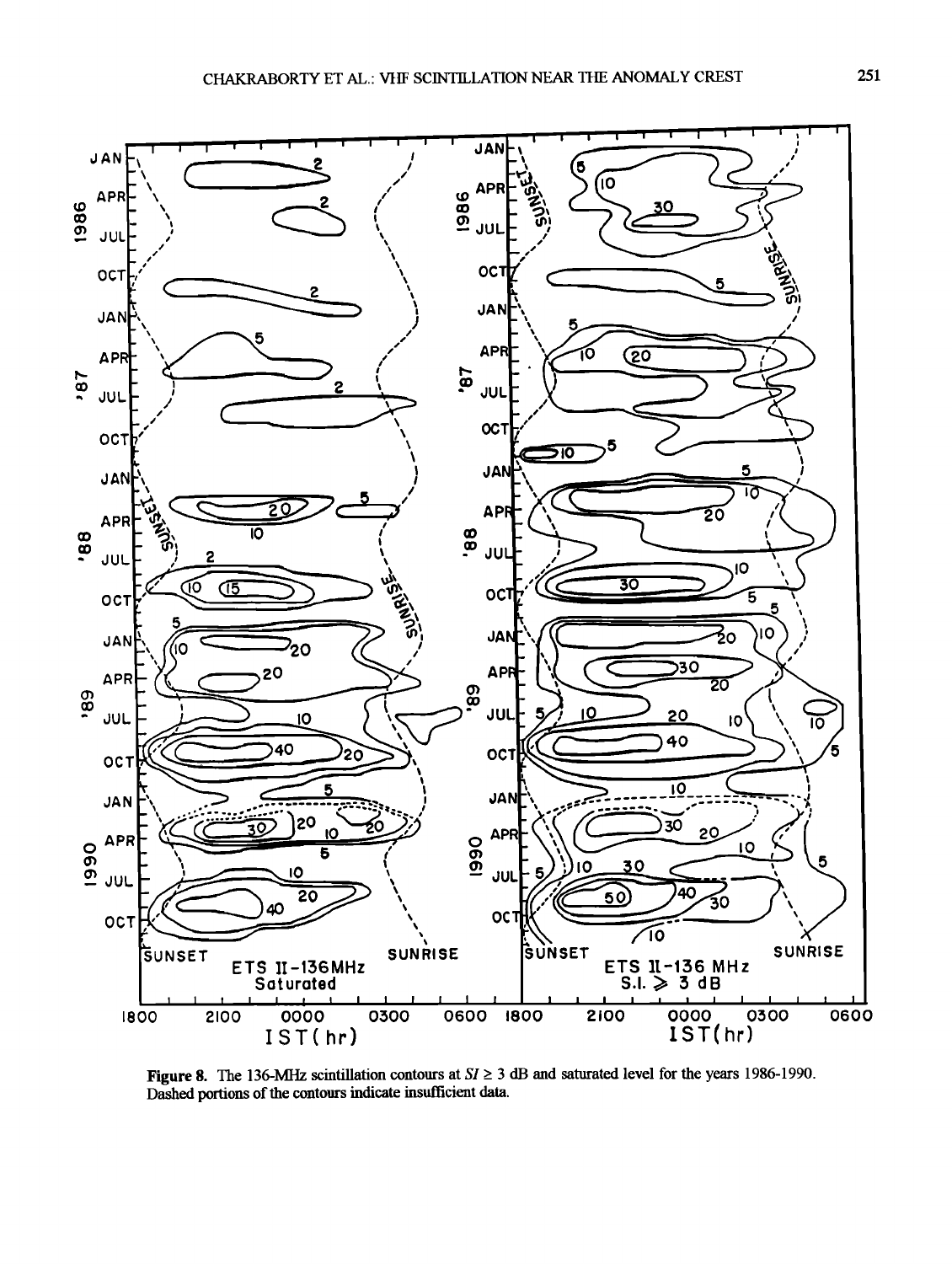

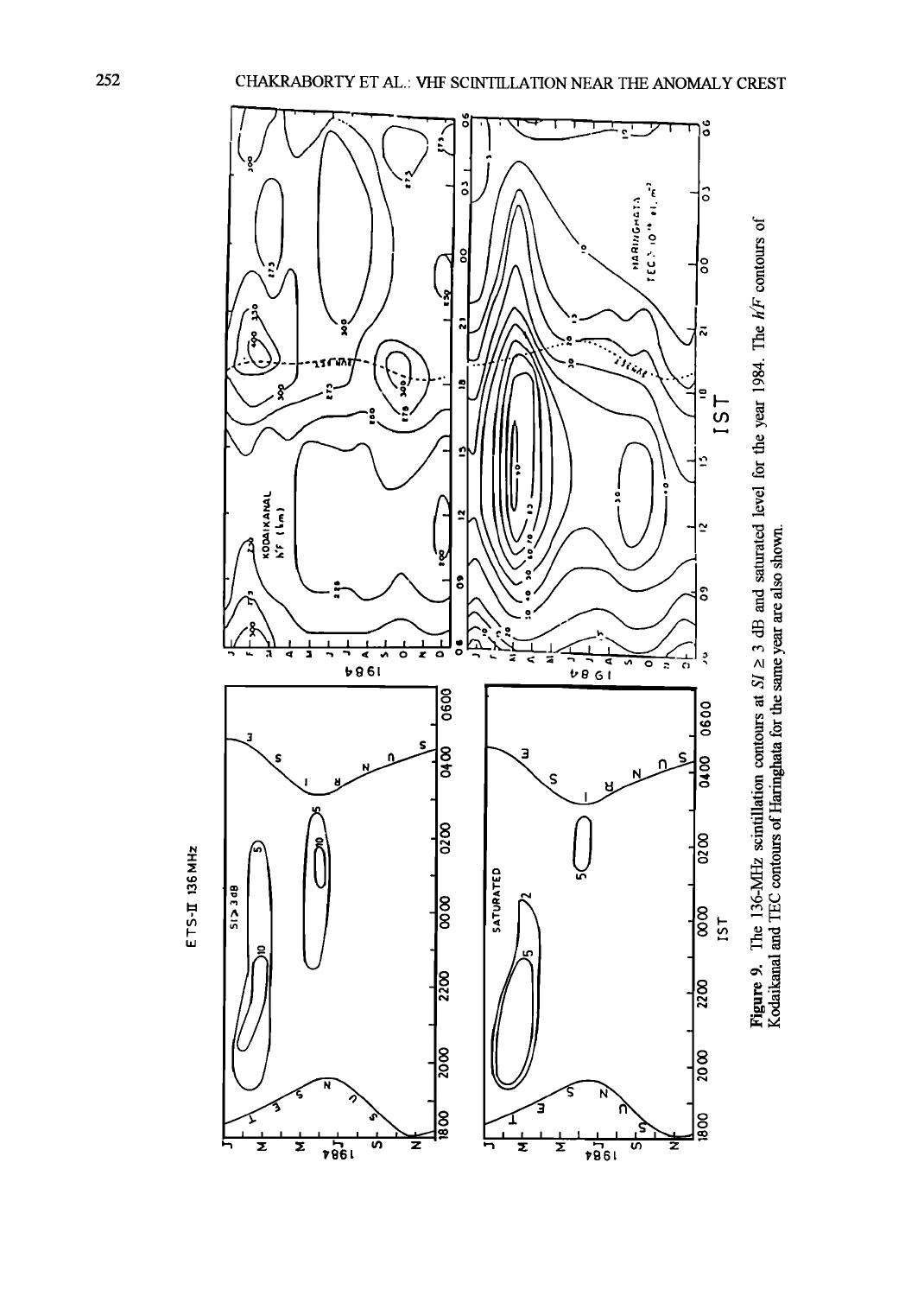**enhancement at the anomaly crest is expected. A statistical investigation made by Das et al. [1988] shows a significant association between postsunset TEC** enhancement, its local time. **scintillation. It has been pointed out that scintillation occurring in between 0.5 and 2.5 hours of local sunset is associated with TEC enhancement in excess of 10 units**  $(x10^{16}$  el/ m<sup>2</sup>).

# **4. Discussion**

**Long-term scintillation observations at Calcutta, which is situated near the northern crest of the equatorial anomaly in the Indian longitude zone, reveal a characteristic seasonal pattern of occurrence. During the years of high sunspot number ( 1979-198 l and 1989-1990), a prominent equinoctial component of scintillation activity emerges. The above observations** are consistent with the present understanding of equatorial F region plasma of equatorial  $F$  region **processes. The frequent equinoctial occurrence of scintillation during the sunspot number maximum years implies that the plasma bubbles frequently attain altitudes of 800 km and above [DasGupta et al.. 19811.** 

**In obtaining the occurrence statistics of scintillation at VHF, UHF, and microwave bands, the selection of the scintillation level is important. With a lower threshold value at 3 dB, the occurrence of scintillation at VHF at many equatorial locations would show a maximum during the June solstice. However, the choice of a higher scintillation level would give equinoctial maxima. In the present case the selection of scintillation level at 3 dB often shows high occurrence** during the May-July months. **scintillation in the equinoctial and December solstitial months is normally saturated and very fast, whereas during the May-July months the fluctuations seldom exceed 6 dB and the fading rate is also slow. The marked change in the seasonal pattern of scintillation occurrence at VHF with**  $SI_{dB}$  **level implies that the equinoctial along with the December solstitial phenomena and the May-July behavior pertain to different mechanisms. It should be mentioned that this paper is based on a large volume of data scaled by the**  third peak method in SI<sub>dB</sub> at 15-min intervals [*Whitney* **et al., 1969]. A robustly defined first-order measure of**  scintillation index such as the  $S_4$  index [Briggs and **Parkin, 1963] should be more useful in attempts to**  reach geophysical conclusions from the observations.

However, the  $SI_{dB}$  level may be converted to  $S_4$  using **the relationship between the two parameters suggested by Whimey et al. [1969] andSecan et al. [1995].** 

**Scintillation during the August-April period has**  been identified with range-type equatorial spread- $F$ **[Rastogi and Aarons, 1980; Somayajulu et al., 1984].** The class II type slow scintillation observed at **Trivandmm has been found to be associated with**  frequency spread in ionograms [Krishna Moorthy et **al., 1979]. At Arequipa, a low-latitude station situated in between the magnetic equator and the anomaly crest. the mild and slow scintillation events of the May-July months correspond to frequency spread. No ionosonde data are available at Calcutta. However, a comparison with Ahmedabad (23°N, 72.6°E) comparison with Ahmedabad (23øN. 72.6øE geographic: 34øN dip) ionosonde data indicates that a part of the May-July scintillation event may be attributed to frequency spread.** 

**Incidentally, the May-July period exhibits a pronounced seasonal maxima in the occurrence of**  sporadic *E* at these locations. An attempt was made to **correlate the nighttime scintillation with sporadic E Although in some years the correspondence was reasonably good, no definite trend could be established**  over the solar cycle. It is believed, however, that a **part of the scintillation event during the May-July months may be attributed to sporadic E also. Stations near the crests of the equatorial anomaly are too far away from the magnetic equator to be included in the narrow bottomside sinusoidal (bss) irregularities belt [Valladares et al.. 1983' Basu et al., 1986].** 

**The occurrence pattern at the present location of the Indian longitudinal zone is in keeping with that of the African and American regions and is in contrast to that of the Pacific sector [Aarons et al., 1980; Aarons, 1993: Livingston. 19801. In the American. African, and Indian longitude zones, equatorial scintillation**  activity shows an identical seasonal **irrespective of locations of the observing station in the two hemispheres. The generation of equatorial irregularities at a particular longitude depends on the**  region sunset relative to the **occurrence of the prereversal peak of the upward ExB drift. In the process of irregularity. generation, as the plasma within the whole flux tube takes part, the**  conductivity of the  $E$  region path connecting the two ends of the flux tube in two hemispheres will **determine the shortening or opening of the F region plasma. Again, the conductivity at a particular longitude immediately after sunset will depend on the**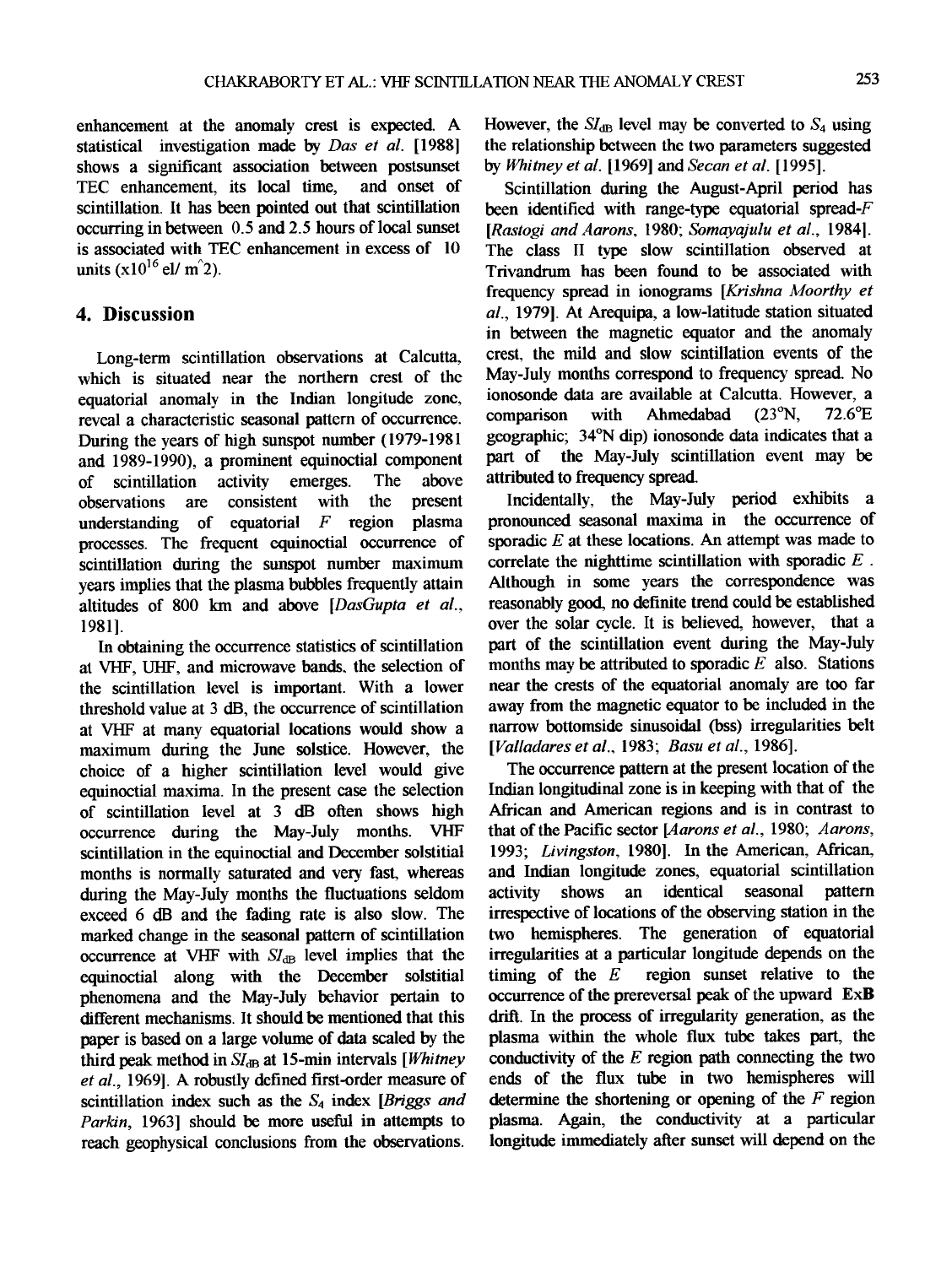**extent to which the E region path closing the field**  tubes is illuminated, and therefore it will depend on the inclination of the solar terminator with respect to **the geomagnetic field lines. The seasonal maxima in the scintillation activity coincide with the periods of the year when the solar terminator is most nearly aligned with the flux tube [Tsunoda, 1985]. The occurrence of plasma density irregularities responsible for scintillation is most likely when the integrated E**  region Pedersen conductivity shows maximum longitudinal gradient. The rise velocity of the bubbles **is mainly controlled by the field tube integrated**  Pedersen conductivity and amplitude of depletions and **polarization electric field within it [Anderson and**  Haerendel, 1979]. The above two factors change with season and solar activity, controlling the heights to **which the irregularities can rise.** 

**Aarons [1993] suggests that each of the various mechanisms proposed to explain the observed features contributes in a basic manner to setting up or destroying the necessary conditions for the generation of equatorial irregularities. Development of a clear concept regarding the equinoctial and solstitial generation of irregularities requires ample use of various models and observations of gradient of electron density as a function of latitude and longitude.** 

# **5. Conclusion**

The combined observations of scintillation, TEC, and  $h/F$  demonstrate a causative connection among **scintillation occurrence and TEC enhancement near the crest of the equatorial anomaly at Calcutta and virtual height variation near the magnetic equator at Kodaikanal. Simultaneous long-term observations of scintillation and TEC near the crest of the equatorial**  anomaly confirm the interrelationship between intense **equatorial scintillation and a high level of ambient ionization in the postsunset period. The maintenance of high ambient ionization has been suggested [DasGupta et al., 1985] to be related to the enhanced eastward electric field in the postsunset period, as revealed by the h/F values at the magnetic equator. The dominant role played by the electrodynamic drift near the magnetic equator in the redistribution of background ionization in the equatorial region and in producing irregularities becomes obvious from the above results.** 

**Acknowledgements. The authors thank S. Basu,**  Sunanda Basu, and J. A. Klobuchar for providing the VHF **polarimeter and spares. The research is supported in part by the Department of Science and Technology, Government of India, through AICPITS project ESS/75/018/89 and bv the Umversitv Grants Commission, New Delhi, through projects ECRA and CAS. This paper forms a part of the Ph.D. thesis submitted by one of the authors (S.K.C.) to the University of**  Calcutta. The authors are grateful to the referees (J. Aarons and E. Fremouw) for pointing out certain inaccuracies and **for suggesting improvements.** 

## **References**

- **Aarons, J., The longitudinal morphology of equatorial F layer irregularities relevant to their occurrence, Space Sci. Rev., 63, 209-243, 1993.**
- **Aarons, J., J.P. Mullen, J.R. Koster, R.F. da Silva, J.R. Medeiros, R.T. Medeiros, A. Bushby, J. Pantoja, J. Lanat, and M.R. Paulson, Seasonal and geomagnetic control of equatorial scintillations m two longitudes, J. Atmos. Sol. Terr. Phys., 42, 861-866, 1980.**
- **Aarons, J., H.E. Whitney, E. Mackenzie, and S. Basu,**  Microwave equatorial scintillation intensity during solar **maximun•, Radio Sci., 16, 939-945, 1981.**
- **Anderson, D.N., and G. Haerendel, The motion of depleted plasma regions m the equatorial ionosphere, J. Geophys. Res., 84, 4251-4256, 1979.**
- **Anderson, D.N., and J.A. Klobuchar, Modeling the total electron content observations above Ascension island, J. Geophys. Res., 88, 8020-8024, 1983.**
- Basu, S., and S. Basu, Scintillation Technique for probing ionospheric irregularities, in World **inversions** in World **in Ionospheric/Thermospheric Studies (WITS) Handbook, vol. 2, edited by C.H. Liu, pp. 128-130, SCOSTEP, Univ. of II1., Urbana, 1989.**
- **Basu, S., Su. Basu, C.E. Valladares, A. DasGupta, and H.E. Whitney, Scintillations associated with bottomside sinusoidal irregularities in the equatorial F region, J. Geophys. Res., 91,270-276, 1986.**
- **Basu, S., E. Mackenzie, and Su. Basu, Ionospheric constraints on VHF/UHF communications links during solar maximum and minimum' periods, Radio Sci., 23, 363-378, 1988.**
- **Briggs, B.H., and I.A. Parkin, On the variation of radio star and satellite scintillations with zenith angle, J. Atmos. Sol. Terr. Phys., 25, 339-365, 1963.**
- **Das, S.K., A. DasGupta, A. Maitra, and S.K. Chakraborty, Nighttime VHF equatorial scintillation and F region ambient ionization near the crest of the equatorial anomaly, in Investigation of Ionosphere by means of Beacon Satellite Measurement, edited by C. Chong, pp. 50-57, International Academic Publishers, Beijing, China, 1988.**
- **DasGupta, A., and S. Basu, Investigation on ionospheric electron content m the equatorial region as obtained by**